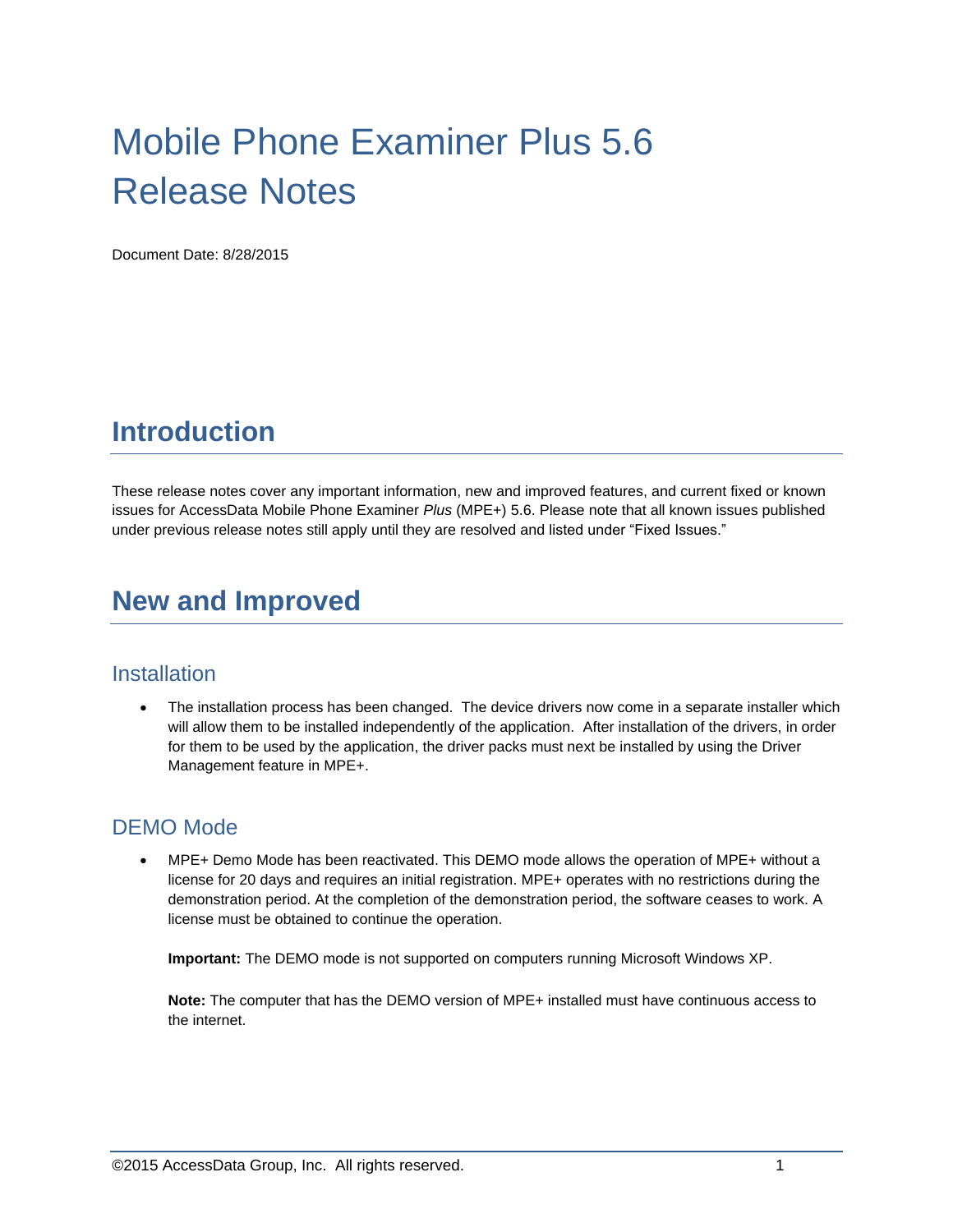### **Fixed Issues**

### Extracting\Collecting

 When using SQL Builder to view the data of an extracted database, the presence of a semicolon in a value was offsetting the columns for that record. (32997)

### **Important Information**

### **Registration**

Make sure to register your copy of MPE+. Registering MPE+ allows you to keep up with all of the MPE+ release notes and product updates. Registration also allows you to receive important MPE+ product announcements. To register, open the *Settings* menu, click **Registration**, and complete the registration dialog.

#### **Installation**

When installing MPE+, a prompt to install device software from the company *EldoS Corporation* appears. In order to complete the MPE+ install, you must select the option to *Always trust software from EldoS Corporation* and then click **Install**.

#### **Extraction**

When extracting from iOS devices, connect the device directly to the machine running MPE+. Do not connect through a USB hub. User must also select to **Trust Computer** on the iOS device when it is plugged into the computer's USB port.

There is additional support for physical support of Android devices using the Android Other (Physical) option.

## **Comments?**

AccessData values feedback from customers. Please contact us at [support@accessdata.com](mailto:support@accessdata.com) or send documentation issues to documentation@accessdata.com.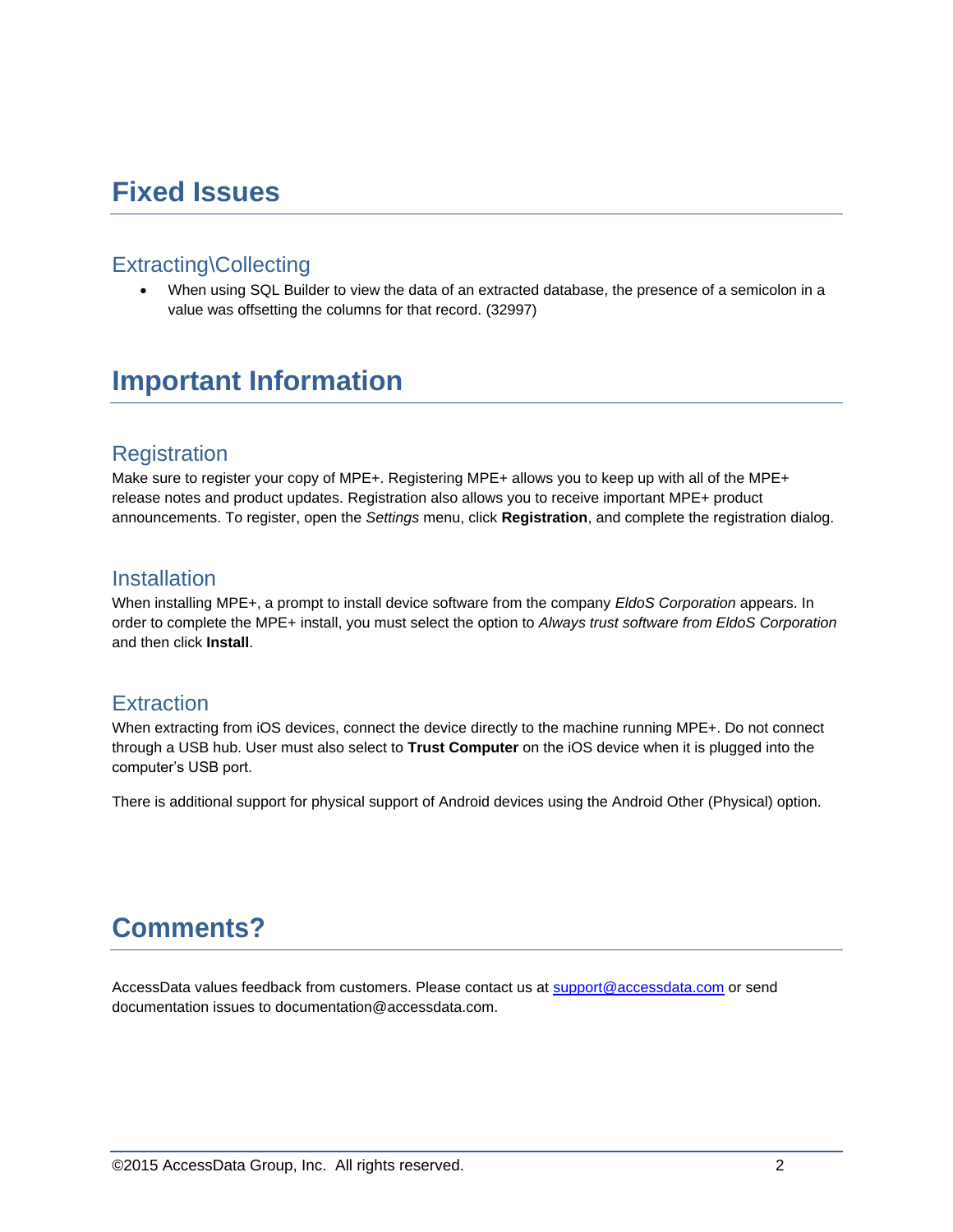# Mobile Phone Examiner Plus 5.5.6 Release Notes

Document Date: 2/04/2015

## **Introduction**

These release notes cover any important information, new and improved features, and current fixed or known issues for AccessData Mobile Phone Examiner *Plus* (MPE+) 5.5.6. Please note that all known issues published under previous release notes still apply until they are resolved and listed under "Fixed Issues."

# **New and Improved**

### **Installation**

• The installation process has been changed. The ClickOnce installation process has been replaced with a new installation wizard.

### Analysis

- You can now select files in both the media and the carved view to export the file to a desired location in the files' native form. You can select a single file or multiple files by clicking the checkbox in the select column, right-clicking in the file list view, and selecting to export the selected files to a desired location. This allows you to:
	- o Report on carved files using the attach file function in reports
	- o Save native files to an evidence folder for later analysis
	- o View files that are not currently viewable in the natural view
- The relative file path for files examined in both the pythonScripter and SQLBuilder is now displayed in the interface and subsequent report information.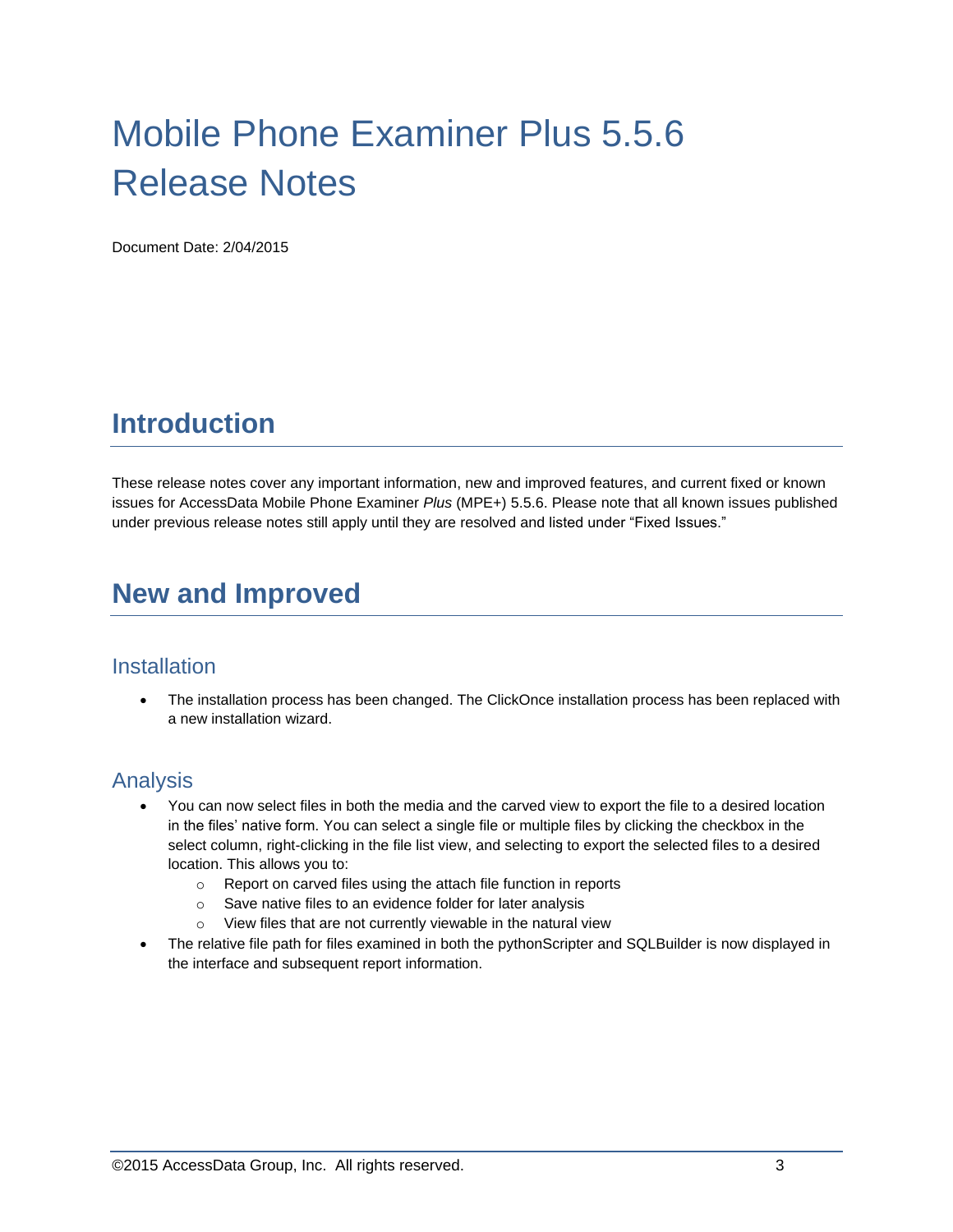### **Reporting**

You can now report the information from the conversation view.

While in the SMS view, you may select a message, right-click, and select a conversation view or select the conversation in the conversation pane. While the conversation bubbles are visible, you can rightclick on the yellow oval at the top of the message and select **Add to report.** 

 You can elect to remove the report by following the same procedure: selecting the conversation that has been added to the report in the SMS view, right-clicking on the yellow oval, and selecting **Remove from report**.

NOTE: If the option, Remove from report, is not available, the report has not been added. Also, in order to view the report in Print Preview, another capability (such as SMS, Contacts, Call Logs) must be selected.

### DEMO Mode

 MPE+ now is available to run in a 20 day DEMO mode. This DEMO mode allows the operation of MPE+ without a license for 20 days. MPE+ operates with no restrictions during the demonstration period. At the completion of the demonstration period, the software ceases to work. A license must be obtained to continue the operation.

**Important:** The DEMO mode is not supported on computers running Microsoft Windows XP.

**Note:** The computer that has the DEMO version of MPE+ installed must have continuous access to the internet.

# **Fixed Issues**

#### **Installation**

The Driver Management tab now locates the drivers saved on the machine. (25831) (17462)

### Extracting\Collecting

- Fixed the issue where the first digit or country code was missing from both the phone number of a SMS message in the data grid and the phone number within the categorized conversation filter. USA and Canadian phone number with 11 digits prefaced with a 1 (For example: 18005551212) will have the first number (1) removed. This allows the conversation view to match numbers. All other countries' numbers do not have the first numeral removed. (23049) (24652)
- You can now extract audio files via dLogical from HTC One M8 devices. (23175)
- Fixed the issue where selecting Find in Filesystem for an image extracted via dLogical caused the application to crash. (24653)
- The Contact View now displays the last time contacted correctly after contact extraction. (26209)
- Videos extracted with Android dLogical now display correctly. (26182)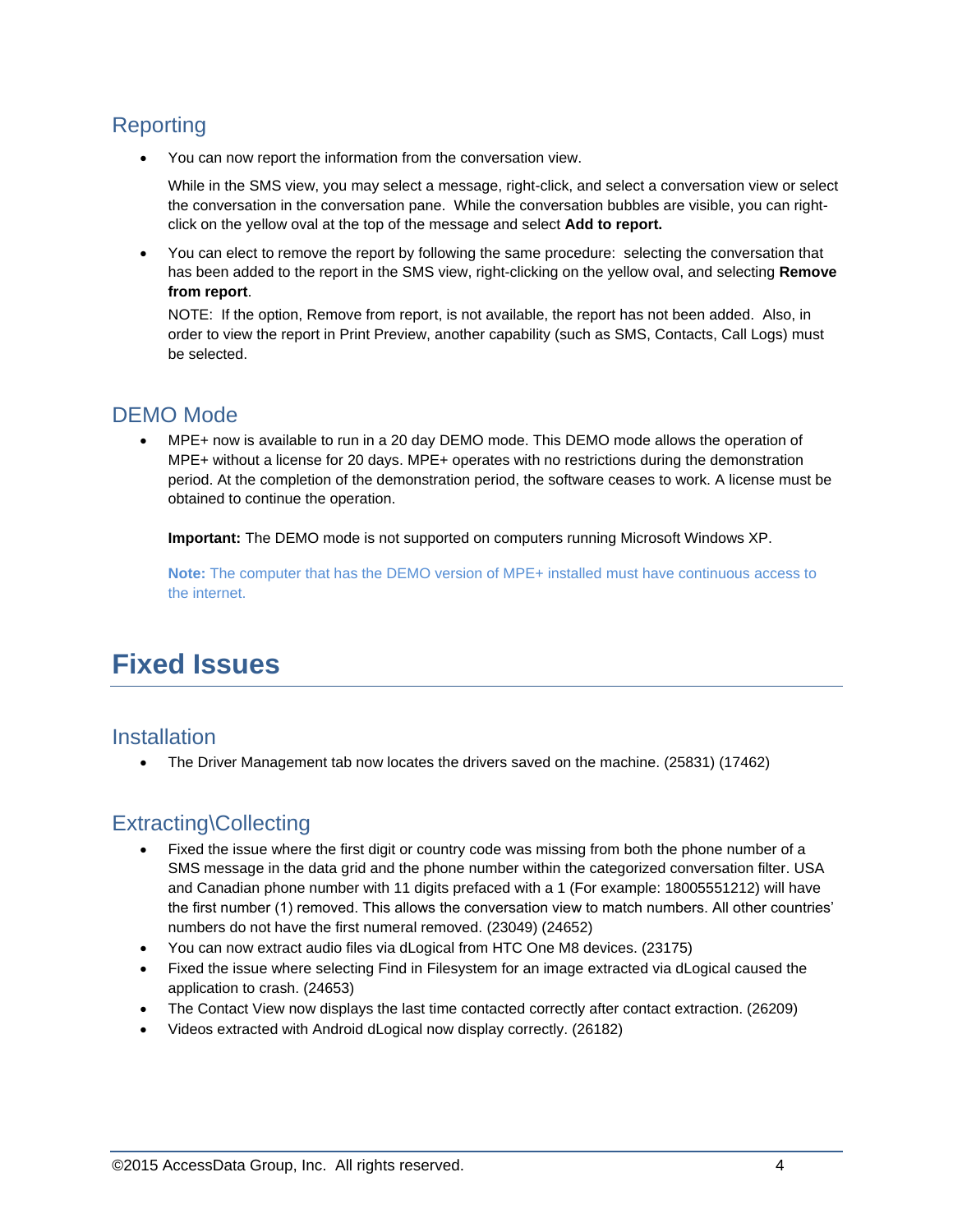#### Import/Export

- Imported Folders are now treated as read only, even after SQLBuilder is executed on the database. (23924)
- When extracting application data, MPE+ now displays the correct completed percentage of *Parsing 'Application Data*.' (23123) (24668)

#### nField

• Fixed a conflict with nField that caused MPE+ running on a desktop to crash upon startup . MPE+ and nFIELD can now be ran on the same computer. (23219)

### **Important Information**

### **Registration**

Make sure to register your copy of MPE+. Registering MPE+ allows you to keep up with all of the MPE+ release notes and product updates. Registration also allows you to receive important MPE+ product announcements. To register, open the *Settings* menu, click **Registration**, and complete the registration dialog.

#### **Installation**

When installing MPE+, a prompt to install device software from the company *EldoS Corporation* appears. In order to complete the MPE+ install, you must select the option to *Always trust software from EldoS Corporation* and then click **Install**.

### **Extraction**

When extracting from iOS devices, connect the device directly to the machine running MPE+. Do not connect through a USB hub. User must also select to **Trust Computer** on the iOS device when it is plugged into the computer's USB port.

There is additional support for physical support of Android devices using the Android Other (Physical) option.

## **Known Issues**

- The Export Item(s) option does not work properly with media files from a legacy CDMA media source. (23382)
- When MPE+ and Network Licensing Server are installed on the same computer, due to a ports conflict, a physical Android extraction fails with the error: "There is more than one Android Phone plugged in." (14178)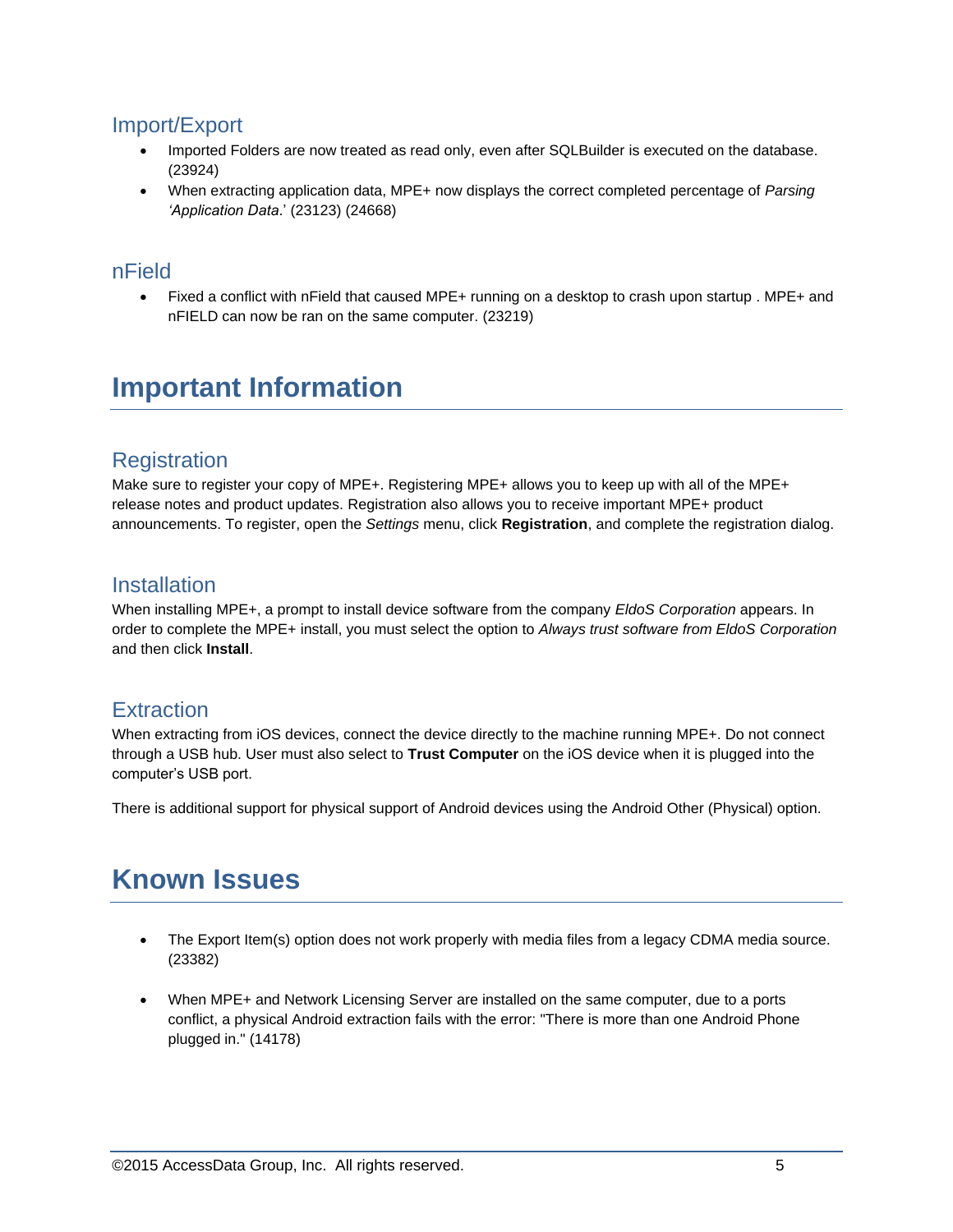- When using a lower resolution display, such as 1280 x 800, and creating a report, the "Investigator Information" and "Close" button on the bottom of the Print Report dialog are not displayed. (3123)
- SMS Sender/Recipient Numbers are incorrectly displayed as *Service Center Number* in the Natural Preview pane. (10987)

# **Comments?**

AccessData values feedback from customers. Please contact us at [support@accessdata.com](mailto:support@accessdata.com) or send documentation issues to documentation@accessdata.com.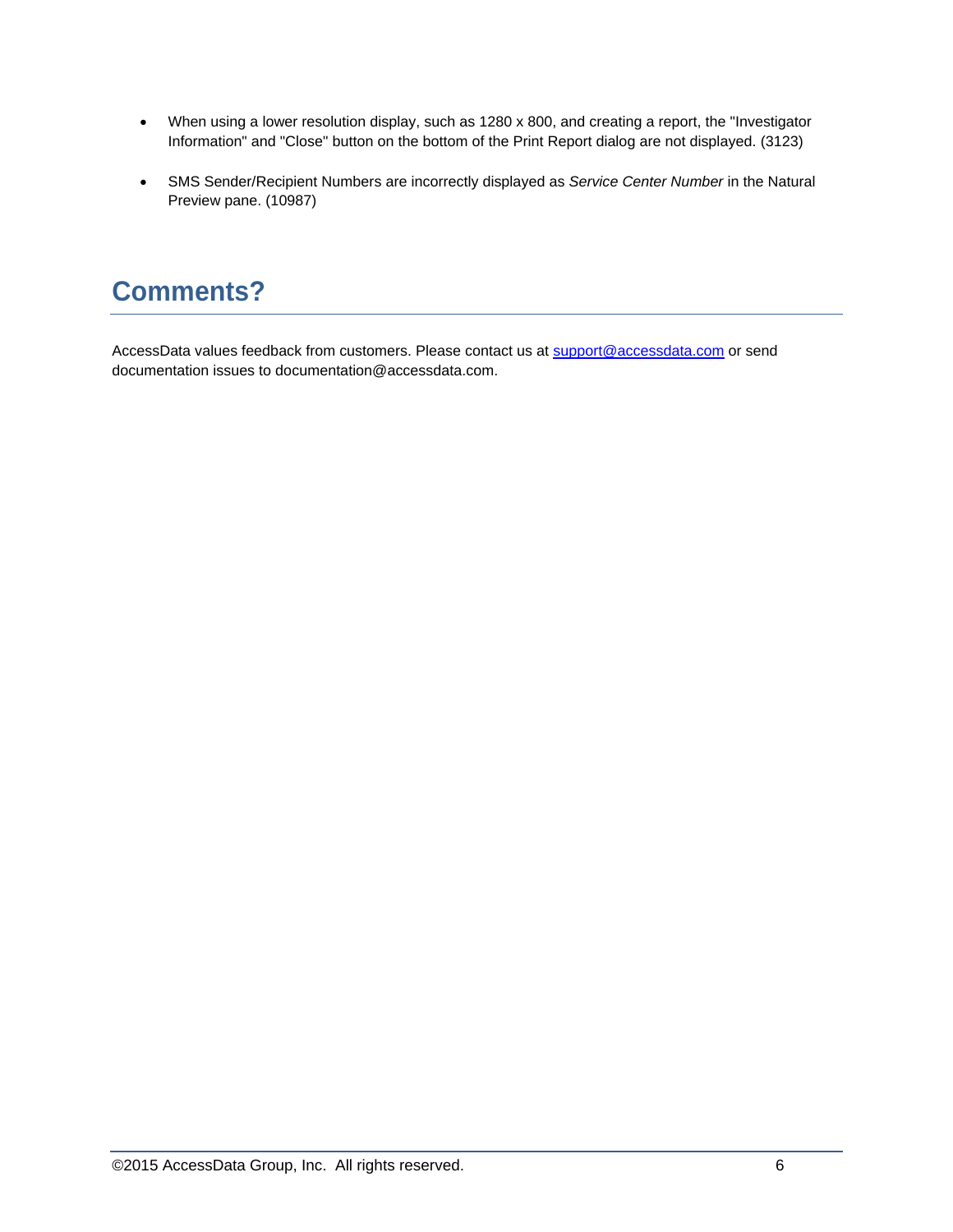# Mobile Phone Examiner Plus 5.5.5 Release Notes

Document Date: 10/30/2014

### **Introduction**

These release notes cover any important information, new and improved features, and current fixed or known issues for AccessData Mobile Phone Examiner *Plus* (MPE+) 5.5.5. Please note that all known issues published under previous release notes still apply until they are resolved and listed under "Fixed Issues."

### **Important Information**

### **Registration**

Make sure to register your copy of MPE+. Registering MPE+ allows you to keep up with all of the MPE+ release notes and product updates. Registration also allows you to receive important MPE+ product announcements. To register, open the *Settings* menu, click **Registration**, and complete the registration dialog.

### **Installation**

When installing MPE+, a prompt to install device software from the company *EldoS Corporation* appears. In order to complete the MPE+ install, you must select the option to *Always trust software from EldoS Corporation* and then click **Install**.

### **Extraction**

When extracting from iOS devices, connect the device directly to the machine running MPE+. Do not connect through a USB hub. User must also select to **Trust Computer** on the iOS device when it is plugged into the computer's USB port.